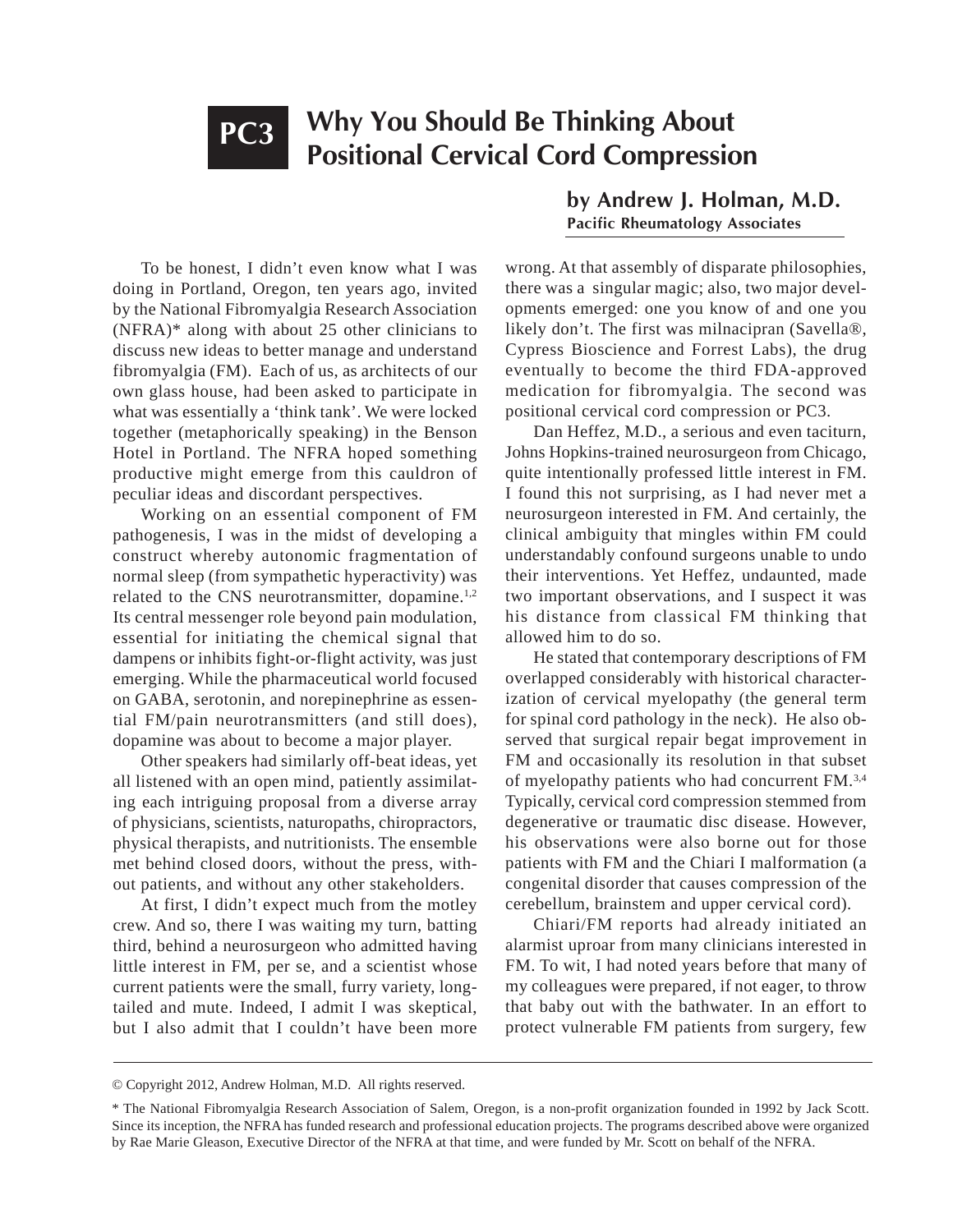if any clinicians wanted to hear anything more about the Chiari malformation, myelopathy, or anything else related to these concepts, and, they predictably ridiculed anyone who tried.

Yet at this forum, Heffez was neither interrupted nor scolded by irate physicians. At long last, he was finally afforded ample opportunity to explain his position. He elaborated that Chiari I was simply a readily identifiable condition leading to cervical cord and lower brainstem compression. Its consequences were recognizable, well studied, and overlapped considerably with FM symptomatology. Following this introduction to craniocervical anatomy, he moved on to something even much more common.

Heffez proposed a new and analogous possibility – one, that to my knowledge, had not been previously advanced. He presented magnetic resonance (MR) images of the cervical spine, not simply in the traditional neutral view offered by all MRI facilities, but also in midline sagittal views, with the neck bent forward in flexion and with the neck bent back in extension. While not difficult to accomplish, no one had pursued this for reasons not difficult to understand. The MRI is a multi-million dollar instrument. Repositioning patients takes time and effort not reimbursed by insurance carriers. Besides, relative to classic radiographs and even computed tomography (CT), MR images already provided exceptional detail and clinical information. So, why the additional views and bother?

Well, no one knows what's under a rock – until it's turned.

Heffez showed an example of a classic neutral MRI view demonstrating modest disc bulges, arguably inconsequential in anyone's assessment. In flexion, the spinal canal was similarly patent with even some retraction of disc material from the spinal canal. But, in extension, with the head back, the spinal cord was pinched from a disc unexpectedly more prominent. Also completely unsuspected, the ligamentum flavum, which makes up a portion of the back wall of the cervical spinal canal, buckled like a knuckle pressed into the spinal cord from behind. Generally, only distortion of the neck in extension allows visualization of this injured ligament buckling. So, combined, these two unanticipated masses acted in coordinated fashion to obliterate the cerebrospinal fluid space around the cord at that level, and consequently, pinch the cord.

Heffez offered this positional cervical cord compression (PC3) as an anatomical analogy to cervical myelopathy – consistent with his examination

# **FIGURES 1 & 2**



#### **NEUTRAL POSTURE:**

**Above:** Classic neutral supine MRI of the neck. **At right:** Same image, with spinal canal diameters at each disc level added by the radiologist. (Images courtesy of Andrew Holman, M.D.)



findings – and as a serious cause of widespread referred pain. This evident cord compression had been missed by the best imaging technology modern medicine had to offer: the classic MRI. More than a few jaws in the audience simultaneously dropped.

Next at bat came Andrei Krassioukov, M.D., to speak about rats and spinal cord injury.<sup>5</sup> His research addressed quadriplegia, and following Heffez's revelation, I truly felt like Alice down the rabbit hole. My education was becoming stranger by the minute. I had many patients with FM, but rarely did they offer a history of significant trauma. None of them was quadriplegic. So, could such seemingly unrelated information be of any relevance to my practice? It didn't take long to learn how.

Krassioukov made a seminal comment: Abutment or light, innocuous pressure on the cervical cord in an anesthetized rat altered blood pressure and pulse rate.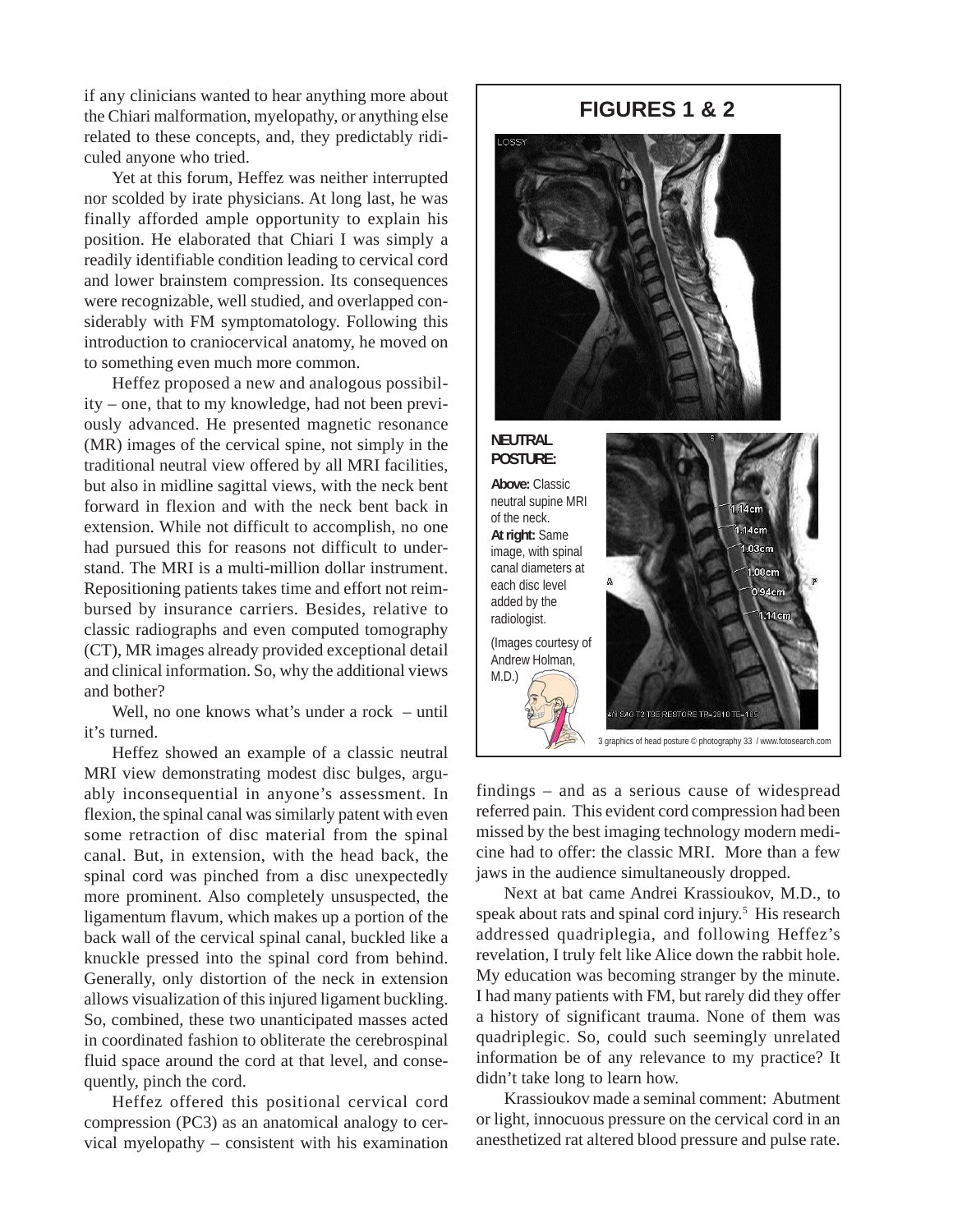

This was germane to Heffez's model describing intermittent compression as an abutment to the cord in humans – not a cord injury, but an irritation. Krassioukov explained how similar thoracic or lumbar cord abutment did not have physiologic cardiovascular consequences, i.e., autonomic consequences. Interesting also was that cervical disc disease and pain is more commonly found among patients with FM than either thoracic or lumbar disease.

Heffez planted the seed, and Krassioukov applied the fertilizer. I was next – postulating how an overactive autonomic nervous system (ANS), influenced by cerebral dopamine depletion, could fragment deep sleep (stage III/IV and now termed N3) – consistent with studies that appeared to cause features of FM experimentally.<sup>6-8</sup> The impact and connection of their lectures to my conception of FM patient care had sprouted.

I had hoped to reduce FM pain, fatigue, dyscognition, etc., by attenuating an already overactive autonomic nervous system. I wanted to restore normal sleep by reducing autonomic arousal – to let rather than make patients sleep. Manuel Martínez-Lavín, M.D., had already documented overactive autonomic function in patients with FM.9,10 Could positional cervical cord compression (PC3) as an unanticipated and hidden cause of autonomic activation sabotage my treatment paradigm? It certainly seemed possible. Other known autonomic arousal could do so, including pain, stress, fear, a crying child, abuse,

# **FIGURE 3 FIGURES 4 & 5**



etc. Each arousal could act to block restoration of normal, restorative, deep sleep.

It was also known that some patients reported onset of FM after cervical spine injuries, often as a presumed consequence to motor vehicle accidents.<sup>11</sup> Yet strangely, that hadn't been a prominent topic of discussion in my practice. Notwithstanding, I figured that there could indeed be a patient or two who might benefit from this modified flexion-extension MRI concept. At least a couple….

Today, I laugh out loud when I recall how naïve I was sitting, listening, and considering the consequences of what I had just heard, locked up in that small conference room in the Benson Hotel in 2002.

## **THE FIRST HURDLE**

The concept of PC3 might have withered right then and there if not for the generosity of Ken Reger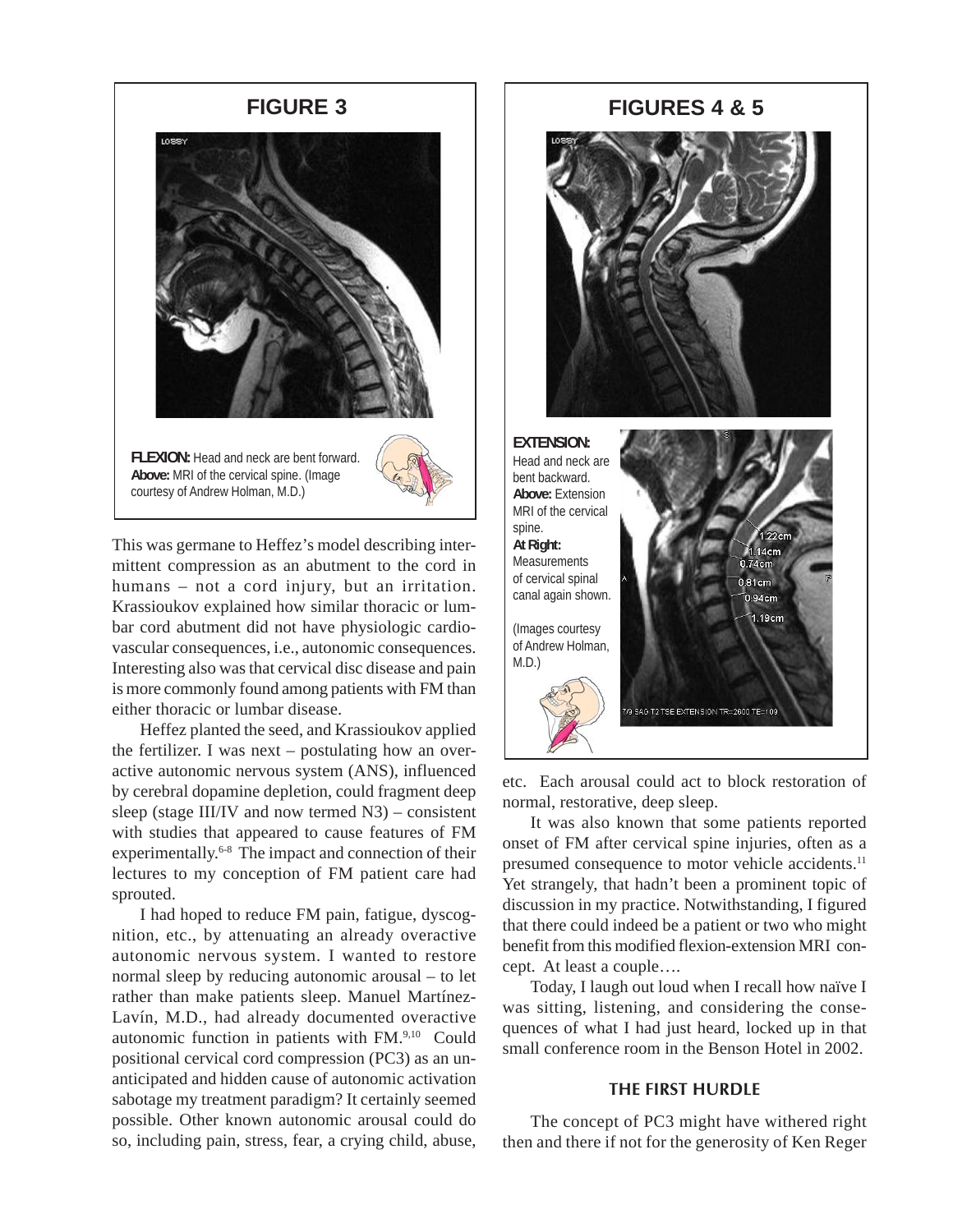M.D., a MRI radiologist at Valley Radiologists in Renton, WA. You would think that this kind of scientific exploration would be the exclusive prevue of the National Institutes of Health (NIH) or some laudable university, but not this time. Ken offered something not unique in medicine, but rarely publicized: an unheralded generosity and cooperative spirit that elevated patient need as his sole priority.

I spoke with him about Heffez's suggestion and how he had modified the cervical MRI by including two additional sagittal views in flexion and extension. Could we do it, too? Could we get the proper equipment, software, and technical support? He said we could – but there was a problem.

I distinctly remember looking back at him waiting for the other shoe to drop. Sure, our institution had the same MRI that Heffez used, but there was a problem. In fact, any MRI facility worldwide could do it, but still, there was a problem. We wouldn't get paid.

Yes, the radiologists would be compensated for the classic cervical MRI, but not for the extra fifteen minutes required to reposition and scan the patients. I suspect that we both had the same thought. How about we do it anyway … maybe for a single patient. The first subject for any new diagnostic tool generally has the most obvious need. So, of course, it was positive, and as the cliché goes: the rest is history. At last count, the Valley Medical Center experience for the flexion-extension, cervical spine MRI exceeded 3,000 patients.

As clinicians, we may have many reasons to suspect a problem like myelopathy – neurological deficits, muscular spasm, abnormal reflexes, poor balance, neck pain with extension. We know that some problem exists, and the trick is obtaining proof. The new MRI protocol was simply confirmatory. Many local hospitals decline to offer this study, especially our more prestigious, wellrespected institutions, but this is expected to change. Currently, there are eight locations that follow the protocol devised by Heffez: five in Seattle, two in Portland, Oregon, and one in Milwaukee, Wisconsin, where Dan Heffez practices.

#### **SCIENCE**

In 1998, the famous radiology professor, Donald Resnick, M.D., documented variable narrowing of cervical neuroforamina with neck positioning,12 but

the spinal cord was not similarly investigated at the time. However, subsequent consideration of dynamic change to the spinal canal with neck movement was probably inevitable. Dan Heffez reviewed his data of surgical outcomes, but clinical characteristics of PC3 in a non-surgical population were not presented until 2006 at another NFRA meeting and later published in 2008 in *The Journal of Pain*. 13 For that monthly edition, *J Pain* editors decided to put the three images on their cover (neutral, flexion, and extension positions of the neck and cervical spine). Although it's not *Rolling Stone* magazine, it might just be the best a rheumatologist could hope for.

During two months chosen at random, 71% of all patients presenting with fibromyalgia at Pacific Rheumatology Associates were found to also have unsuspected PC3. The most common discs involved were those most commonly affected by posttraumatic and degenerative disc disease. Of note, only 21% of patients with PC3 would have received confirmation of cord compression had they received only the standard neutral views. Thus, 4 of 5 patients with PC3 are missed if one relies solely on a traditional cervical spine MRI.

The *J Pain* paper also assessed patients referred for FM, yet without sufficient tender point count to confirm FM. This has been a contentious issue for many clinicians, particularly our European colleagues. In fact, this concern – of what really constitutes FM (widespread pain or tenderness to light touch [allodynia]) – has prompted recent adoption of a revised diagnostic approach to FM.14 By 1990 American College of Rheumatology criteria, FM is classified by at least three months of widespread pain and at least 11 of 18 specific tender points.<sup>15</sup> The new approach tabulates areas of pain by questionnaire and does not require a physical examination for tenderness.

For many years, clinicians have struggled with the veracity of FM because so many of their patients with the fatigue, muscular spasm, widespread pain, sleep disturbance and dyscognition of FM lack sufficient tender points, i.e., widespread allodynia. In the *J Pain* paper, 85% of these patients had PC3. This observation raises the question of whether or not PC3 alone presents as widespread pain without allodynia. Most likely, PC3 is an entity unto itself, but it can also be an important cause of pain, autonomic arousal, and hence, secondary FM.

Of note, there were two classic Chiari malformations identified among the *J Pain* study partici-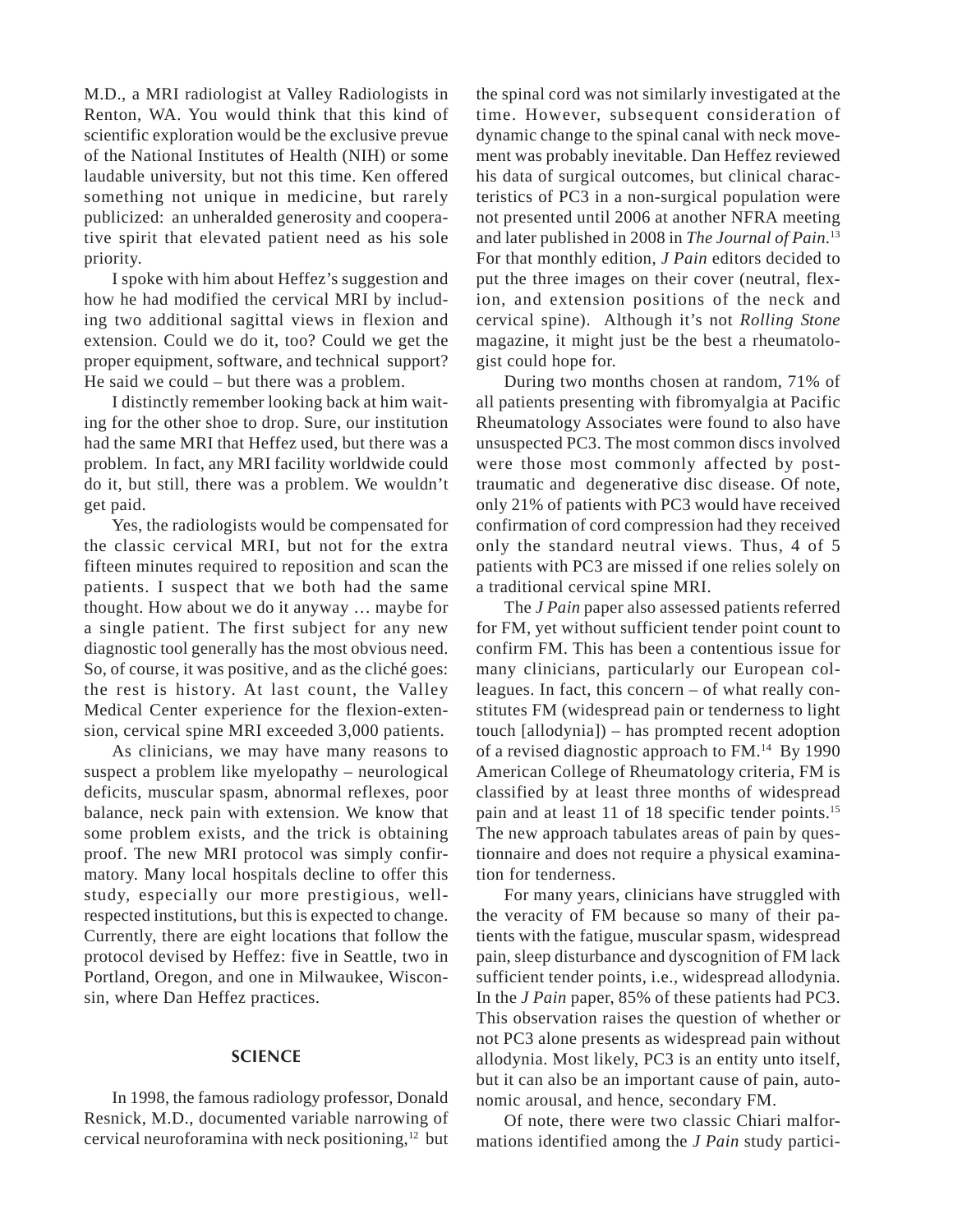pants in addition to one case each of unsuspected multiple myeloma (MM) and multiple sclerosis (MS). It should be noted, however, that these were the only two cases found among the current data base of flexion-extension C-spine MRIs to date. Although FM can coexist with any disorder (with the probable exception of the high dopamine state, schizophrenia), there is no reason to infer that MS and MM are likely to be better identified with this modified MRI protocol.

Heffez has since explained that PC3 manifests the aging of an injury, one often occurring ten to thirty years previously.16 Many patients with PC3 do not recall a specific injury, but clearly the MRI demonstrates disruption of the ligamentum flavum and the corresponding disc. What the enhanced MRI clarifies is the actual severity of the anatomical disruption and impingement of the cord with varied position. And, narrowing of a cervical spinal canal (normal  $13-15$  mm) to  $8-10$ mm or as low as  $4-6$  mm, while both painful, has very different treatment implications.

Curiously, the cord is not considered injured and there is usually no tissue damage. Rather, PC3 is thought to reflect spinal cord irritation. There are no 'cord signals' by MRI to alert the radiologist. There is usually no evidence of spinal cord atrophy, scarring, or thinning (myelomalacia). There may be flattening of the cord, and this is not uncommonly reported on traditional C-spine MRI reports. But generally, without the extension views, it has remained enigmatic exactly why a cord would be flattened. Perhaps for some, this mystery may now have a suitable explanation in PC3.

Clinically, patients with PC3 generally abhor cervical extension, such as being positioned in a hair dresser's sink for any significant length of time, or in a dentist's chair, looking at the stars or firework displays, reading a computer screen over reading glasses, or riding a bicycle (non-recumbent). They may notice a variety of neurologic symptoms quite separate from the pain, such as fatigue and sleep disturbance that characterize FM. Asymmetric grip strength, poor balance (especially with eyes closed), numbness, tingling throughout the body, dizziness, and gait disturbances are common.

In fact, the first and only controlled study using a detailed neurological examination in patients with FM compared to age-matched controls reported in 2009 that 70% of patients with FM had objective neurological deficits<sup>1</sup> – not simply neurological complaints, but impairment. The

authors concluded that PC3 might be a reasonable explanation.

Autonomically-mediated processes are also commonly identified in patients with FM. These include temperature dysregulation, abnormal sweating, gastrointestinal issues such as irritable bowel syndrome and gastric hyperacidity, bladder irregularities, and cardiovascular concerns such as palpitation and atypical (non-cardiac) chest pain. Again, as a potent autonomic arousal in animal models, comorbid PC3 might suggest a plausible rationale.

Finally, the Seattle experience has been confirmed, at least in one study. In Portland, Cheryl Hryciw, ARNP, reported that 55% of a cohort of her patients with FM evaluated at the Oregon Health & Science University also had PC3.18 In addition, she found that 50% of those with PC3 had obstructive sleep apnea – another well-studied and documented autonomic arousal. And finally, a 2011 paper in *Neurosurgery* went so far as to recommend that patients with FM undergo only a flexionextension rather than traditional cervical MRI when evaluating the neck.<sup>19</sup>

#### **TREATMENT**

### *Physical Therapy*

In 2002, the only reported treatment of PC3 was surgical, but in the intervening ten years, only 15% of patients in Seattle with even significant spinal cord compression have required surgical decompression. The other 85% have often benefited from a new, innovative physical therapy program developed locally to address PC3. Admittedly, I was skeptical about physical therapy, because I had offered it unsuccessfully for many years to patients suffering from FM and cervical pain. Often, it merely exacerbated their pain. However, the PC3 program



is significantly different and best envisioned as spinal cord centric, not a reemphasis on arthritic or degenerative disc disease.

Two fundamental concerns are addressed in the PC3 program. First, patients with FM have poor position sense, i.e., awareness of their postural alignment. This © LifeArt / www.fotosearch.com has also been observed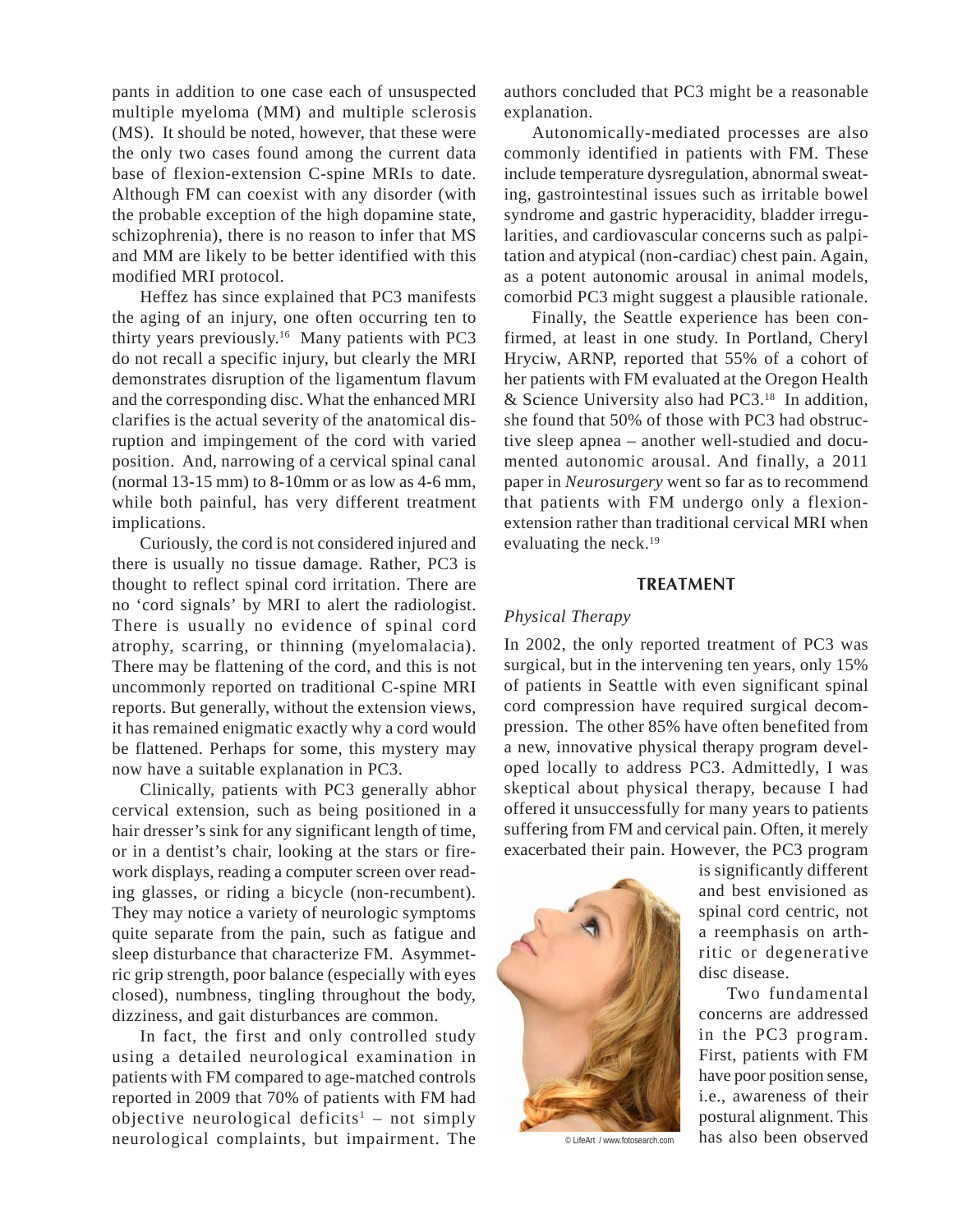in patients with benign joint hypermobility (BJH). Not surprisingly, BJH is common among patients with FM<sup>20</sup> and within their families. Some suggest that this is because BJH, in addition to ligamentous laxity, is also associated with a tendency to develop partial autonomic instability.<sup>21</sup> In addition, autonomic arousal, if sufficiently active, can chronically fragment deep, restorative sleep – arguably an integral component of FM pathophysiology.

The second phase of PC3 therapy acts to support and stabilize an injured and redundant ligamentum flavum that bulges into the spinal cord with extension. The exact reason for success continues to be a topic of ongoing research, but outcomes are encouraging. The program is available in Portland (OR) and south Seattle, but can be shared with any interested therapists and patients. Most patients with compression of the cord due to narrowing of the cervical spinal canal to 8-10 mm generally respond, while narrowing below 7mm is less predictable.

#### *Surgery*

Patients with cervical canals narrowed to 4-6 mm at any disc level usually require surgical repair. The Seattle data base of one neurosurgeon particularly interested in PC3 now exceeds 420 patients. The most successful approach has been anterior disc fusion with internal fixation, an observation also confirmed in Portland. A hard Philadelphia collar is required for a month post-operatively followed by the same PC3 PT program for 1-2 months. Surgical patients have led the way to reveal what is actually attributable to PC3 clinically. They often note resolution or improvement not only of comorbid FM, consistent with Heffez's first reports, but also migraines and many dysautonomic symptoms detailed above.

#### *Medications*

PC3 is not a diagnosis yet validated by the FDA, but some medications may be logically applicable based on individual consultation with one's clinician. While not studied formally in PC3, the three medications already FDA-approved for fibromyalgia (pregabalin, duloxetine, milnacipran) are all postulated to work, to some degree, at the level of the spinal cord. In fact, pregabalin is approved by the EMEA22,23 (the FDA equivalent in Europe) for the treatment of spinal cord injury pain – a diagnostic designation not used in the US. Consequently, some may wonder whether or not pregabalin effectively treats FM, as

documented in numerous clinical trials, or simply reduces pain, etc., by addressing co-morbid PC3.24 No one knows, because FM study patients have not been screened for PC3. Only one FM randomized clinical trial to date excluded PC3 (pramipexole).<sup>25</sup>

 Other off-label considerations for PC3 may include medications known to reduce neuronal excitability, such as anticonvulsants (akin to pregabalin). Analgesics, while not generally recommended for FM, could have a logical role for PC3 myelopathy. Non-steroidal anti-inflammatory drugs (NSAIDS) trials in FM have uniformly failed suggesting that PC3 might also not respond. Corticosteroids have been used for cervical myelopathy, but their adverse event profile makes them unattractive long term. Muscle relaxants may reduce secondary spasm, and some tricyclic antidepressants might address the cord. Finally, two benzodiazepines are known to reduce autonomic arousal and ameliorate restless legs syndrome (common in FM) and may be useful in patients with cervical spinal cord injury: lorazepam and clonazepam. Both are used only at bedtime (mean dose 1.8 mg) and have shown benefit and long-term safety among patients with FM,26,27 but require proper monitoring and sound clinical judgment.

#### **FUTURE**

Despite all of the above, there remains abundant PC3 research yet to completed. Further validation of its prevalence at centers beyond the Pacific Northwest is critical along with additional corroboration of treatment outcomes. Its application in whiplash and motor vehicle accident research remains to be explored. The role of PC3 either as a trigger or mimic of migraine has fundamental importance as does consideration of positional compression higher in the cervical canal, nearer the brainstem either with the classic Chiari I malformation or the controversial Chiari 0 concept. New, more effective treatments and less expensive diagnostic tools should be explored as well as eventually completing a trial that compares asymptomatic controls to patients with PC3 (ongoing).

 Yet notwithstanding, there is one concept upon which many clinicians and patients can probably agree: dynamic structures like the neck should be evaluated dynamically, with flexion and extension, and when feasible, with rotation and lateral bending. We cannot know and should not assume the state of one's anatomy without adequate visualization.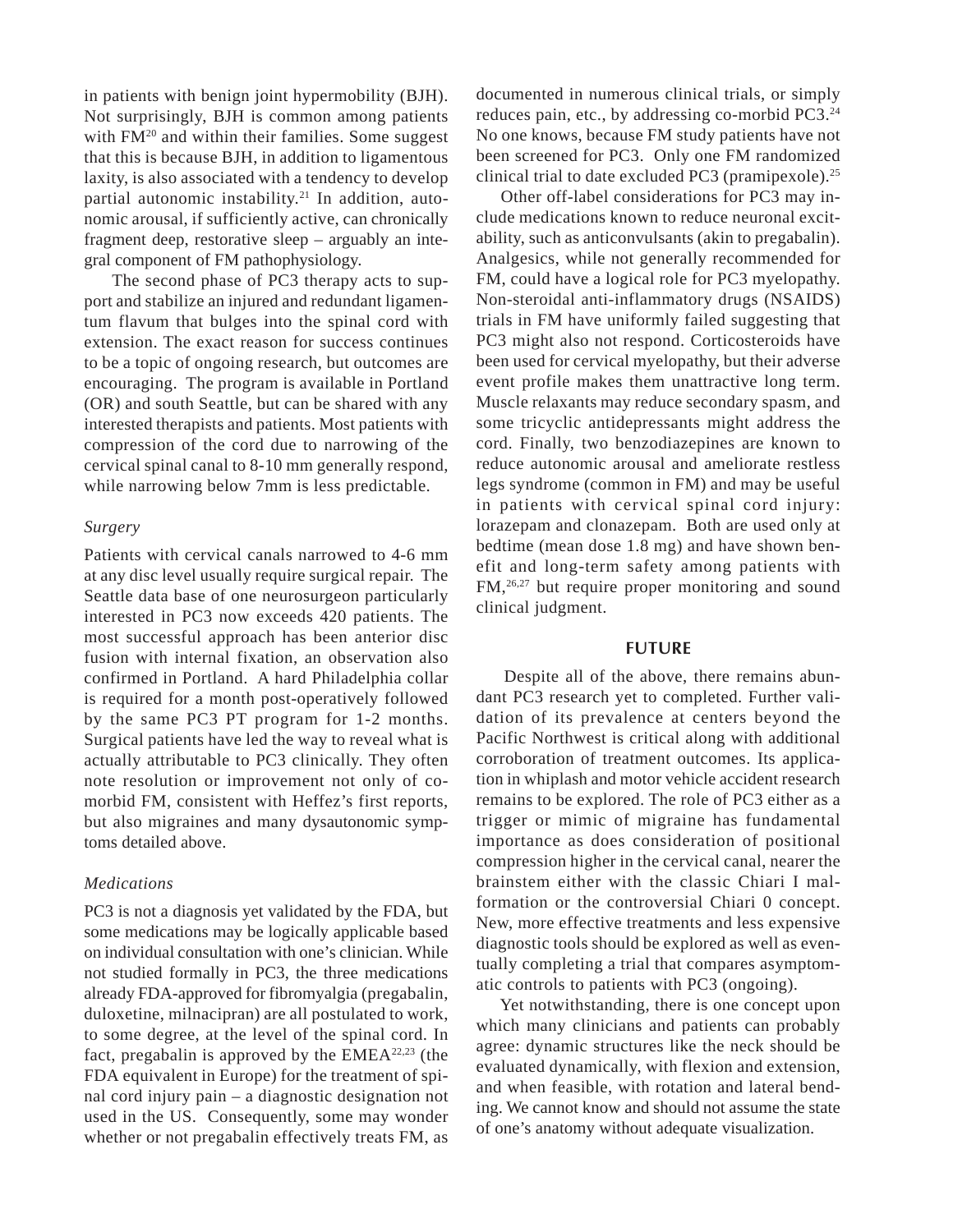It is important to reiterate that PC3 alone is a specific entity that causes pain and fatigue in addition to being a secondary cause of FM. Studying it alone is important, but for sufferers with FM, available evidence suggests that it can be very difficult to achieve a meaningful recovery if comorbid PC3 goes unnoticed and untreated. As a potent source of autonomic arousal, PC3 may negate the beneficial effects of certain medications. Conversely, as a potential source of central, neuropathic, referred pain, PC3 may respond to other medications available to physicians interested in FM.

The classic medical record notation of 'WNL' doesn't always mean 'Within Normal Limits'. Sometimes it means 'We Never Looked'. With the flexion-extension C-spine MRI, we can now look and make more informed decisions about PC3 and patient care.

**About The Author: Andrew J. Holman, M.D., is a rheumatologist in Seattle and Associate Clinical Professor of Medicine at the University of Washington. For many years, he has had an avid interest in and published articles related to fibromyalgia, complex autoimmune disease, hypermobility, and the autonomic nervous system. Additional information may be obtained at:**

#### **www.PacificRheumatology.com**

**www.PositionalCordCompression.com**



**This article is reprinted with the permission of Andrew J. Holman, M.D., and the National Fibromyalgia Partnership, Inc. (NFP) from** *Fibromyalgia Frontiers* **2012, Vol. 20, #2, the quarterly journal of the NFP. For further information on fibromyalgia, please go to: www.fmpartnership.org or write:**

> **NFP, Inc. P.O. Box 160 Linden, VA 22642 USA**

#### **REFERENCES**

1) Holman AJ, Neiman RA, Ettlinger RE: Preliminary efficacy of the dopamine against, pramipexole for fibromyalgia: the first, open label, multicenter experience. *J Musculoskeletal Pain* 2004;12(1): 69-74.

2) Holman AJ. Pramipexole and fibromyalgia: promise and precaution. [letter] *J Rheum* 2003;30(12):2733.

3) Heffez DS, Ross RE, Shade-Zeldow Y, Kostas K, Shah S, Gottschalk R, Elias DA, Shepard A, Leurgans SE, Moore CG. Clinical evidence for cervical myelopathy due to Chiari malformation and spinal stenosis in a non-randomized group of patients with the diagnosis of fibromyalgia. *Eur Spine J*. 2004;13(6):516-23.

4) Heffez DS, Ross RE, Shade-Zeldow Y, Kostas K, Morrissey M, Elias DA, Shepard A. Treatment of cervical myelopathy in patients with the fibromyalgia syndrome: outcomes and implications. *Eur Spine J* 2007;16(9):1423-33.

5) Krassioukov AV, Fehlings MG. Effect of graded spinal cord compression on cardiovascular neurons in the rostroventrolateral medulla. *Neuroscience* 1999;88(3):959-973.

6) Moldofsky H, Scarisbrick P. Induction of neurasthenic musculoskeletal pain syndrome by selective sleep stage deprivation. *Psychosom Med*. 1976;38(1):35-44.

7) Moldofsky H, Scarisbrick P, England R, Smythe H. Musculoskeletal symptoms and non-REM sleep disturbance in patients with 'fibrositis syndrome' and healthy subjects. *Psychosom Med* 1975; 37:341-351.

8) Lentz MJ, Landis CA, Rothermel J, Shaver JL. Effects of selective slow wave sleep disruption on musculoskeletal pain and fatigue in middle aged women. *J Rheumatol*. 1999; 26(7):1586-92.

9) Martínez-Lavín M, Hermosillo AG: Autonomic nervous system dysfunction may explain the multisystem features of fibromyalgia. *Semin Arthritis Rheum* 2000;29(4):197-199.

10) Martinez-Lavin M, Hermosillo AG, Rosas M, Soto M: Circadian studies of autonomic nervous balance in patients with fibromyalgia: a heart variability analysis. *Arthritis Rheum.* 1998;41(11):1966-1971.

11) Buskila D, Neumann L, Vaisberg G, Alkalay D, Wolfe F. Increased rates of fibromyalgia following cervical spine injury. A controlled study of 161 cases of traumatic injury. *Arthritis Rheum.* 1997;40(3): 446-52.

12) Muhle C, Resnick D, Ahn JM, Sudmeyer M, Heller M. In vivo changes in the neuroforaminal size at flexion-extension and axial rotation of the cervical spine in healthy persons examined using kinematic magnetic resonance imaging. *Spine* 2001;26(13):E287-93.